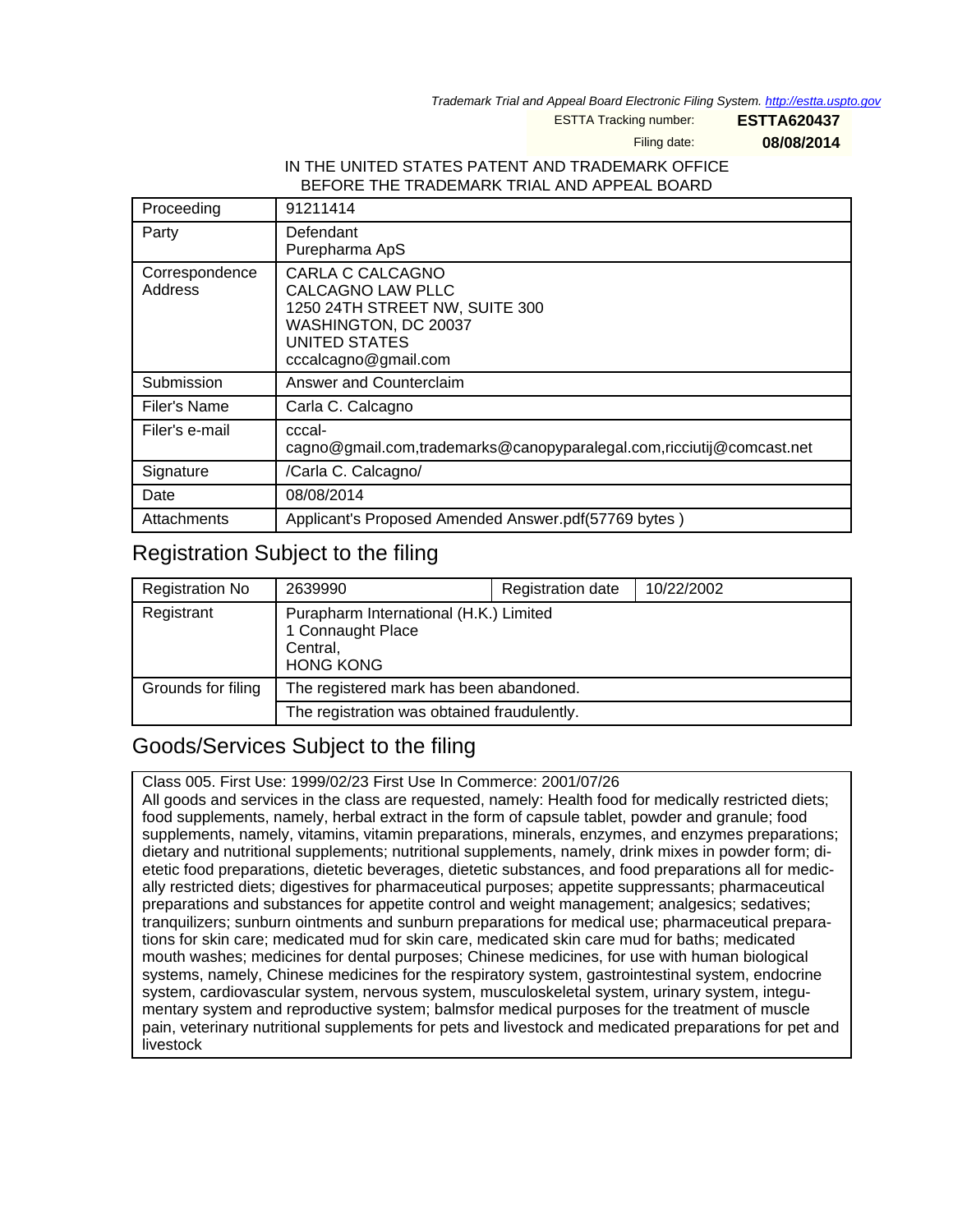### **IN THE UNITED STATES PATENT AND TRADEMARK OFFICE BEFORE THE TRADEMARK TRIAL AND APPEAL BOARD**

Purapharm International (H.K.) Limited  $\qquad$  ) ) Opposer ) ) ) v. 0pposition No.: 91211414  **)**  Purepharma ApS ) ) Applicant )

#### **PUREPHARMA APS AMENDED ANSWER AND COUNTERCLAIM FOR CANCELLATION AND/OR RESTRICTION OF REGISTRATION NO. 2,639,990**

1. Answering Paragraph 1 of the Notice of Opposition, Applicant lacks sufficient knowledge or information to form a belief as to the truth of the allegations contained therein, and therefore denies each and every allegation contained in Paragraph 1, leaving Opposer to its strict proof at trial.

2. Applicant admits the allegations of Paragraph 2.

3. Answering Paragraph 3 of the Notice of Opposition, Applicant admits that the description of goods for Serial Number 79124353 set forth in Paragraph 3 correctly reflects the information in the USPTO records for the application as filed. Applicant denies each and every remaining allegation of Paragraph 3, instead affirmatively averring that effective October 30, 2012, it was granted International Registration Number 1145576, for the mark that is the subject of this opposition; said International Registration was based on a national application filed in Denmark on May 1, 2012, which basic application formed the basis of a priority claim under the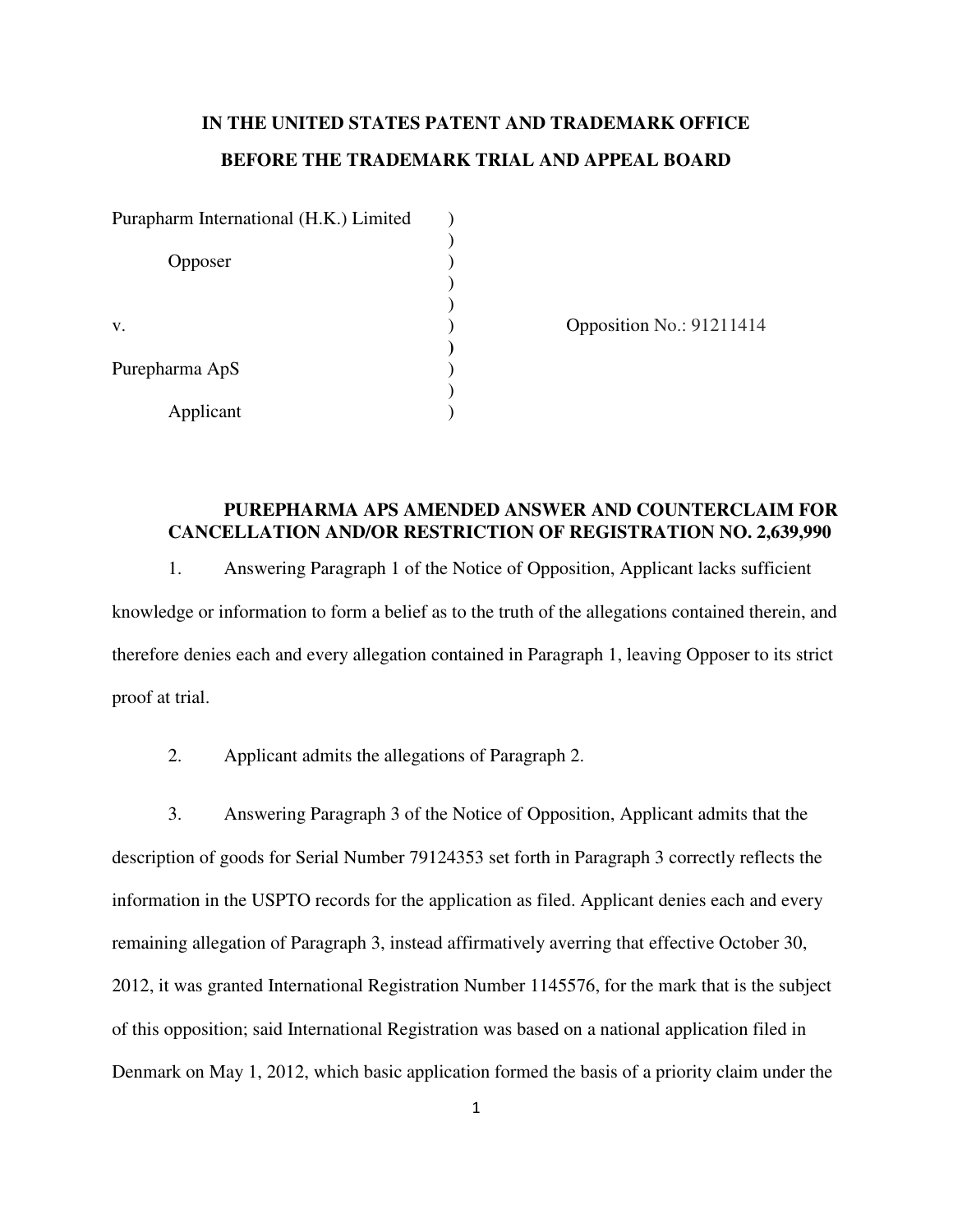Paris Convention; application 1145576 for International Registration included the United States as an initial designation for extension of protection, from which an application ultimately was transmitted to the USPTO on or about January 31, 2013 and created as Serial Number 79124353.

4. Answering Paragraph 4 of the Notice of Opposition, Applicant admits that during the course of examination of Application Serial Number 79124353, it entered in the application a disclaimer of exclusive rights in "pharma." Applicant denies each and every remaining allegation of Paragraph 4.

5. Answering Paragraph 5 of the Notice of Opposition, Applicant admits that the description of goods for Serial Number 79124353 set forth in Paragraph 5 correctly reflects the information in the USPTO records for the goods in the application as amended. Applicant denies each and every remaining allegation of Paragraph 5.

6. Answering Paragraph 6 of the Notice of Opposition, Applicant lacks sufficient knowledge or information to form a belief as to the truth of the allegations contained in Paragraph 6, and therefore denies each and every allegation contained therein, leaving Opposer to its strict proof at trial.

7. Answering Paragraph 7 of the Notice of Opposition, Applicant admits that attached to the Notice of Opposition is a document identified as Exhibit 1 that purports to be a print out of an excerpt from the USPTO trademark TSDR database for Registration No. 2639990. As to the remaining allegations in Paragraph 7, Applicant lacks sufficient knowledge or information to form a belief as to the truth of the allegations contained therein, and therefore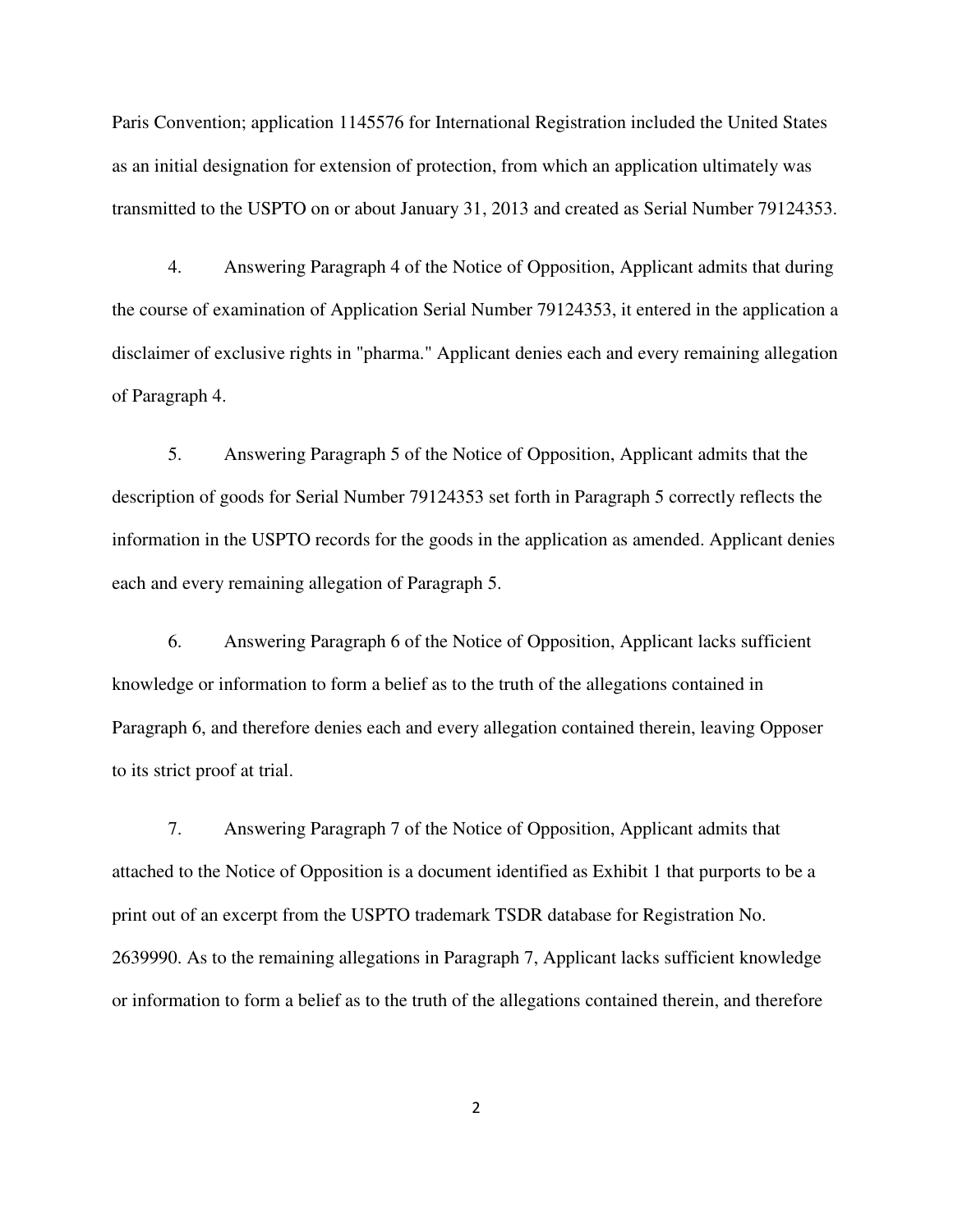denies each and every remaining allegation contained in Paragraph 7, leaving Opposer to its strict proof at trial.

8. Answering Paragraph 8 of the Notice of Opposition, Applicant hereby repeats and incorporates herein each and every one of its respective responses to the preceding Paragraphs 1 through 7.

9. Answering Paragraph 9 of the Notice of Opposition, Applicant lacks sufficient knowledge or information to form a belief as to the truth of the allegations contained therein, and therefore denies each and every allegation contained in Paragraph 9, leaving Opposer to its strict proof at trial.

10. Answering Paragraph 10 of the Notice of Opposition, Applicant denies each and every allegation contained in Paragraph 10 and demands that Opposer provide specific proof thereof.

11. Answering Paragraph 11 of the Notice of Opposition, Applicant denies each and every allegation contained in Paragraph 11 and demands that Opposer provide specific proof thereof.

12. Answering Paragraph 12 of the Notice of Opposition, Applicant hereby repeats and incorporates herein each and every one of its respective responses to the preceding Paragraphs 1 through 7.

13. Answering Paragraph 13 of the Notice of Opposition, Applicant lacks sufficient knowledge or information to form a belief as to the truth of the allegations contained therein, and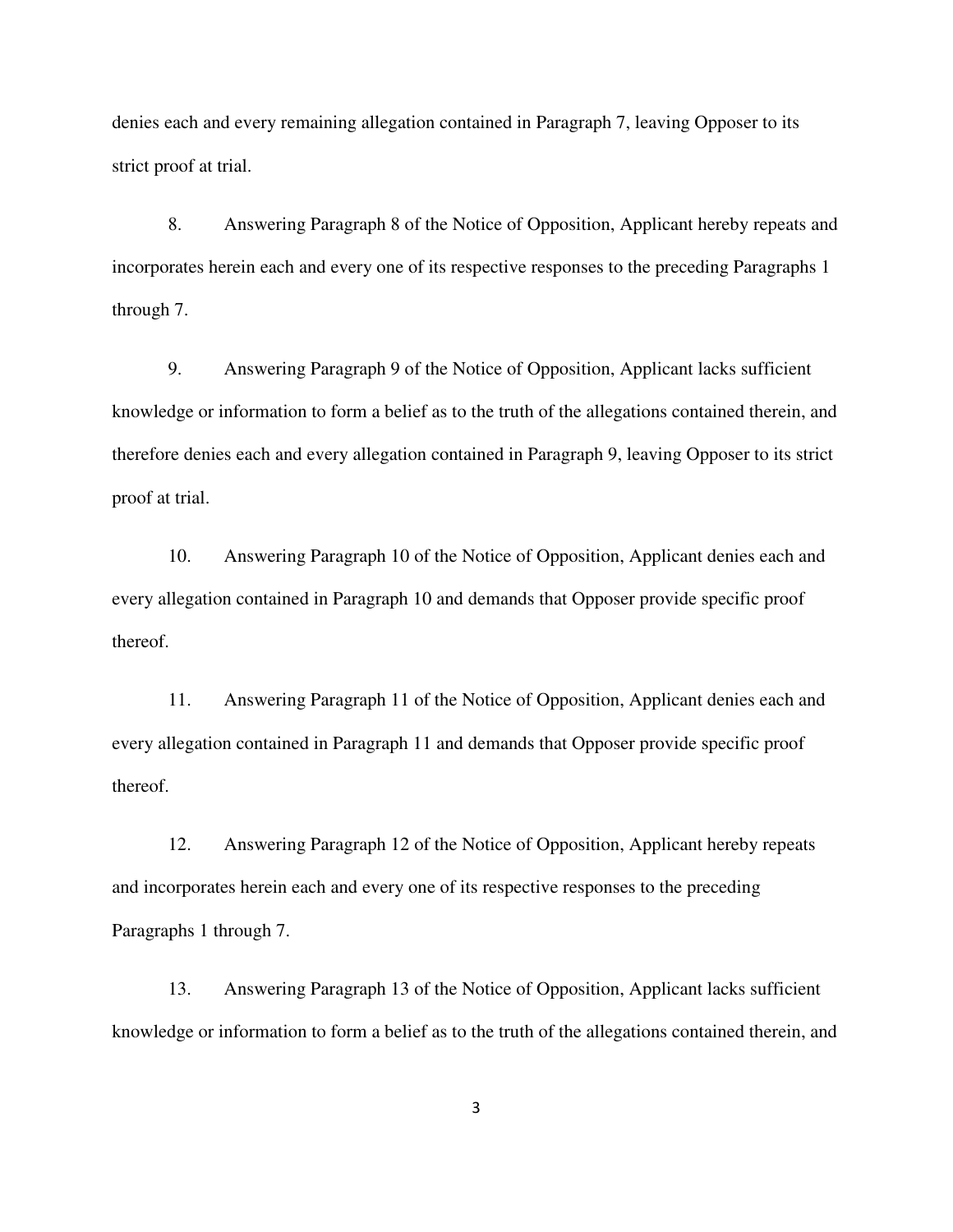therefore denies each and every allegation contained in Paragraph 13, leaving Opposer to its strict proof at trial.

14. Answering Paragraph 14 of the Notice of Opposition, Applicant denies each and every allegation contained in Paragraph 14 and demands that Opposer provide specific proof thereof.

15. Answering Paragraph 15 of the Notice of Opposition, Applicant denies each and every allegation contained in Paragraph 15 and demands that Opposer provide specific proof thereof.

#### AFFIRMATIVE DEFENSE

16. No damage or injury has resulted, will result, or is likely to result to Opposer from registration of Applicant's mark due to, among other factors, the weakness of the component terms in the marks, the differences between the marks, the distinct and different trade channels, promotional channels, and customer bases of the respective parties and their products, and the significant differences in the overall nature and essential characteristics, uses, and purposes of the parties' respective products.

#### COUNTERCLAIM FOR CANCELLATION

17. Applicant repeats and re-avers paragraphs 1-16 above as if fully set forth herein.

#### CLAIM I: CANCELLATION ON THE GROUNDS OF FRAUD

18. Applicant counterclaims for cancellation for Opposer's Registration No. 2639990 on the ground of fraud.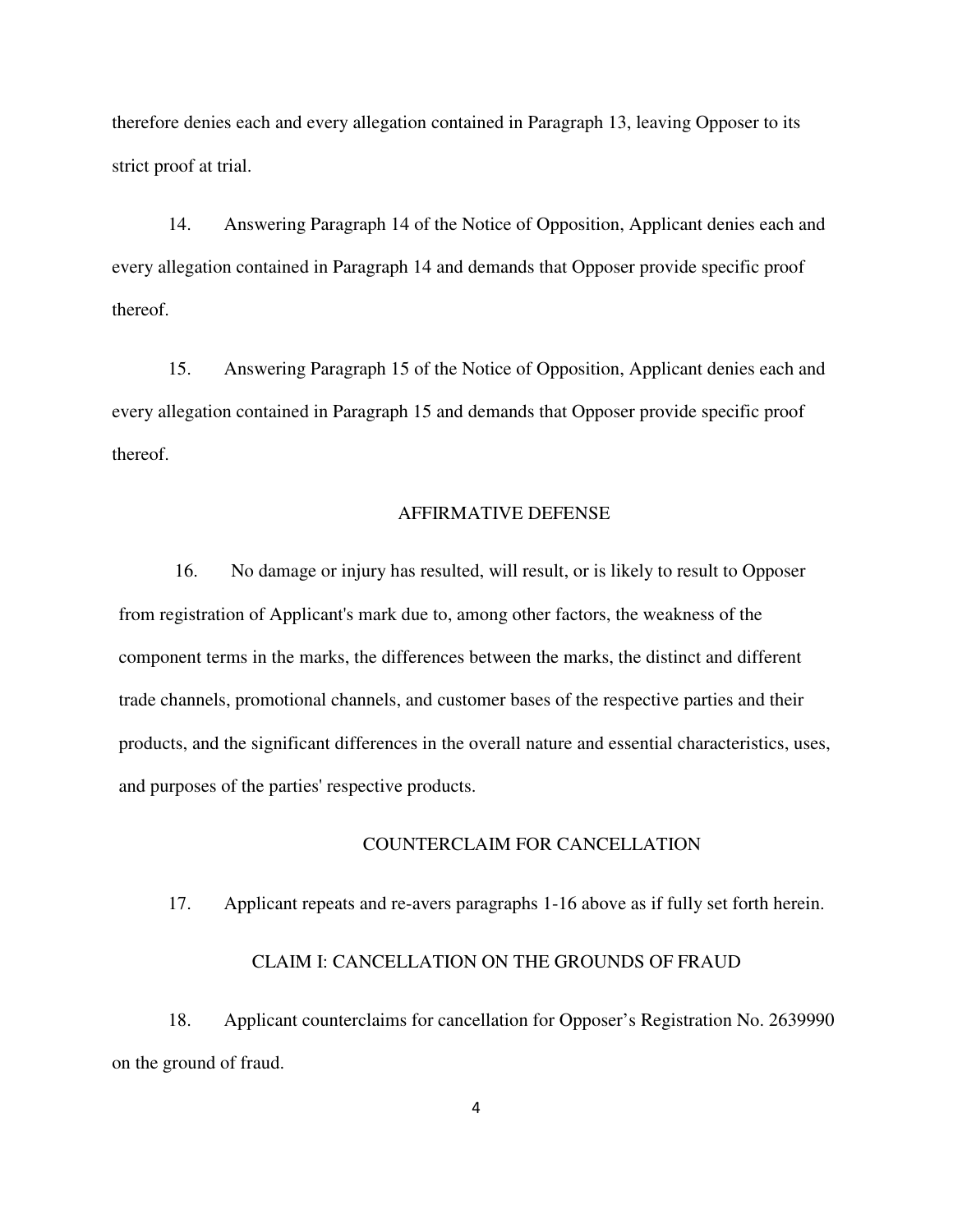19. On September 21, 1998, Opposer filed its application that evolved into pleaded Registration No. 2639990.

20. The application that evolved into pleaded Registration No. 2639990 was based on intention to use.

21. On June 14, 2002, Opposer filed a Statement of Use declaring that the mark was then in use on all the goods listed in the application in commerce.

22. This statement was false.

23. On June 14, 2002, and up to and including the issuance of the registration on October 22, 2002, Opposer was not using the mark in commerce on any of the goods listed in the application.

24. Alternatively, on June 14, 2002 and up to and including the issuance of the registration on October 22, 2002, Opposer was not using in commerce the mark on all of the goods listed in the application.

25. On October 17, 2008, Opposer filed a Combined Section 8 and 15 affidavit in Registration No. 2639990.

26. In the Section 15 affidavit, Opposer declared that the mark PURAPHARM had been used in commerce continuously for the five years preceding the filing of the affidavit on all goods listed in the registration.

27. This statement was false.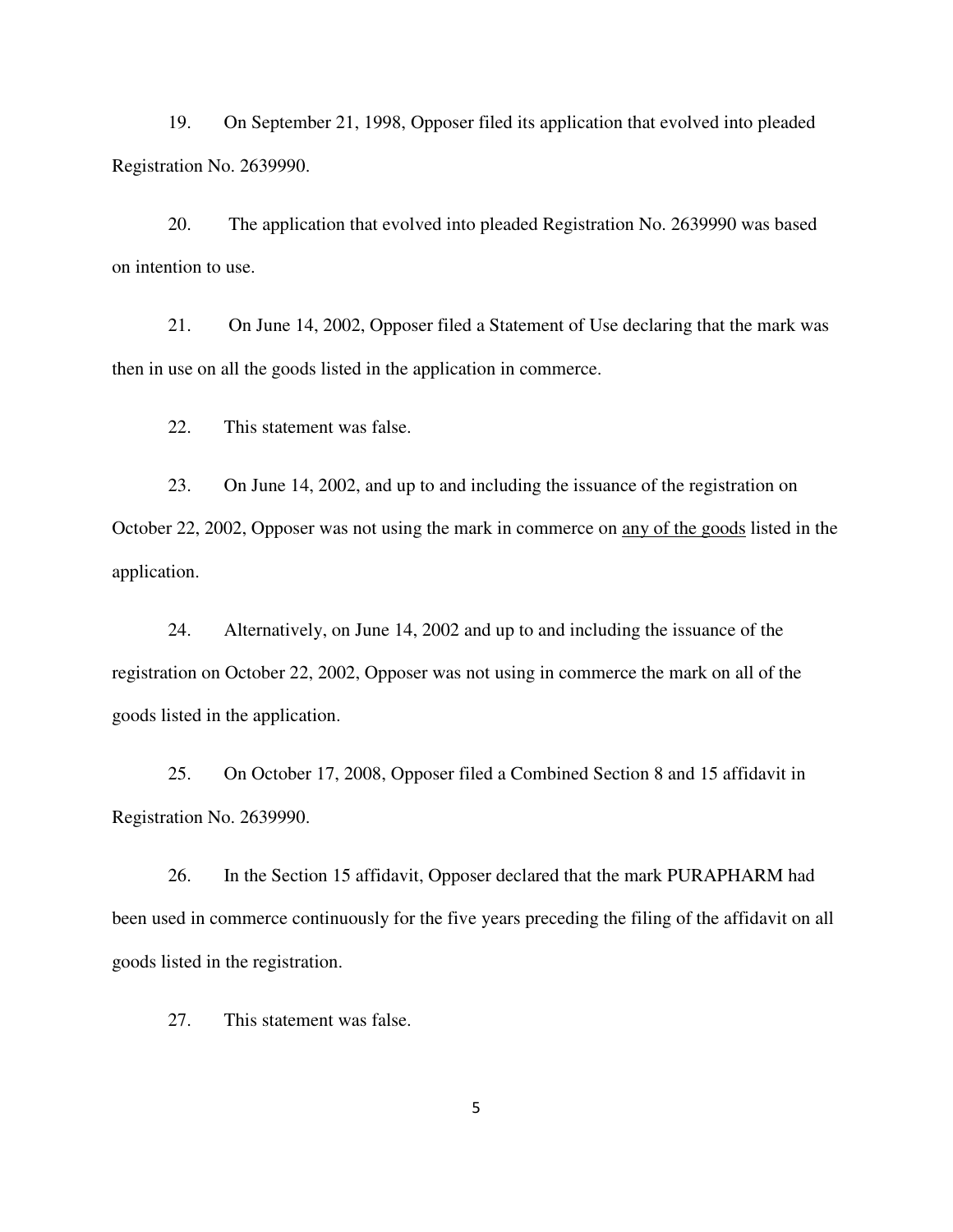28. At the time Opposer filed the Section 8 and 15 affidavit, the mark PURAPHARM had not been used in commerce continuously on any of the goods listed in the registration.

29. Alternatively, on October 17, 2008, Opposer was not on that date using the mark in commerce, and had not continuously used the mark in commerce for the five years preceding that date, on all of the goods listed in the registration.

30. On July 27, 2012, Opposer filed a Combined Declaration of Use and/or Excusable Nonuse/Application for Renewal of Registration of a Mark under Sections 8 & 9 of the Lanham Act.

31. In its Combined Declaration of Use and/or Excusable Nonuse/Application for Renewal of Registration of a Mark under Sections 8 & 9 of the Lanham Act, Opposer alleged that the mark PURAPHARM was then in use in commerce on all of the goods listed in the registration.

32. This statement was false.

33. On July 27, 2012, Opposer was not using the mark in commerce on all of the goods listed in the application.

34. As result of the false and fraudulent statements, the USPTO issued Registration No. 2,639,990, maintained it, conferred the benefits of incontestability, and renewed the registration.

35. Opposer made each of these false statements with the knowledge that they were false, with the intent to deceive the United States Patent and Trademark Office. Further, these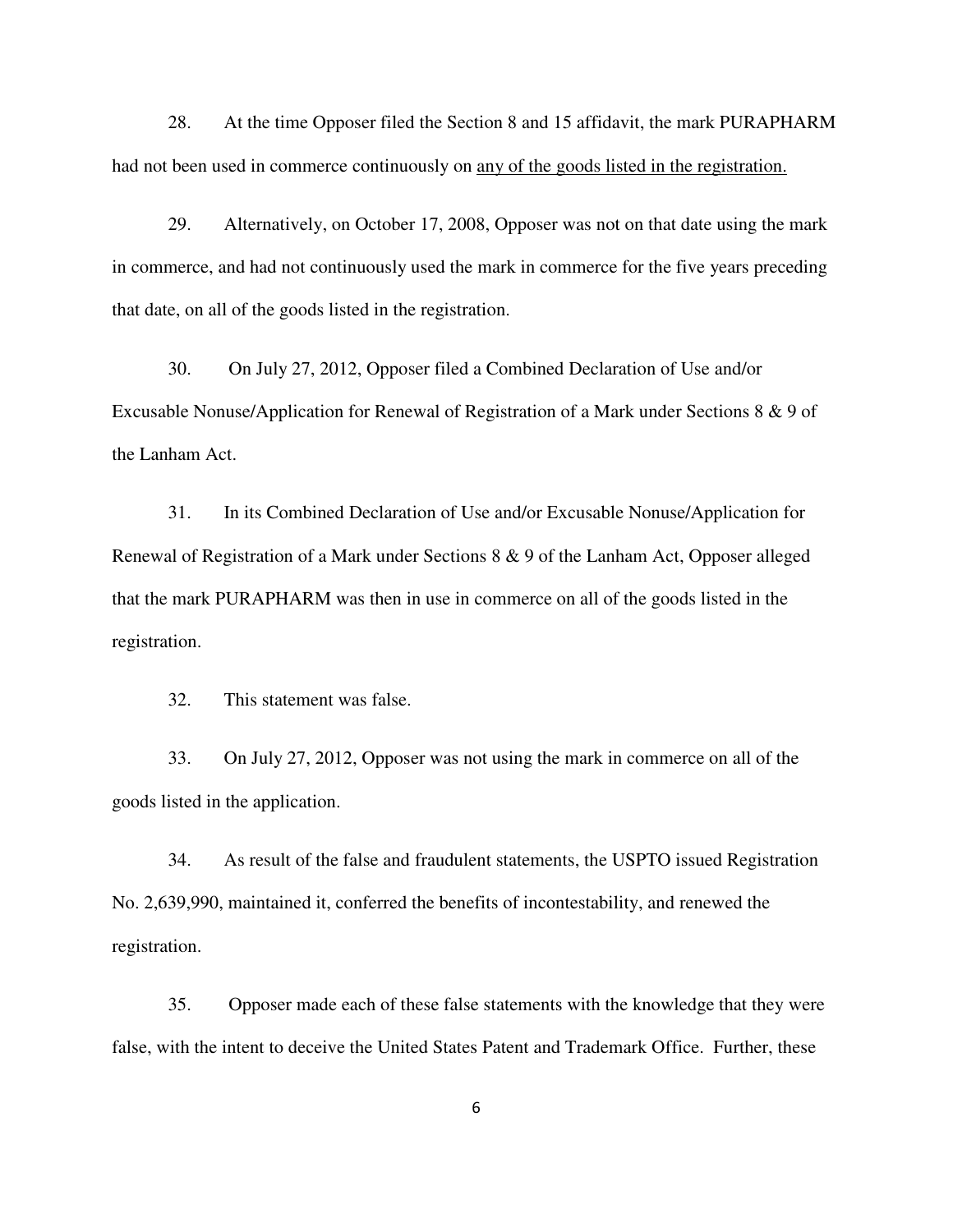statements were material. But for the false statements, Opposer would not have received the benefit of an issued U.S registration in 2002, or its maintenance, or the benefits of incontestability in 2008, or a renewal of the registration 2012.

36. Opposer is therefore guilty of fraud.

## CLAIM II: CANCELLATION ON THE GROUNDS OF NONUSE AND ABANDONMENT

37. Applicant repeats and re-alleges the allegations of paragraphs 1-36 of the Answer as if fully set forth herein.

38. Opposer is not using the mark and has not used the mark on any of the goods listed in the registration except "food supplements, namely herbal extracts in the form of capsule tablet, powder and granule;" "dietary and nutritional supplements" and "Chinese medicines, for use with human biological systems, namely, Chinese medicines for the respiratory system, gastrointestinal system, endocrine system, cardiovascular system, nervous system, musculoskeletal system, urinary system, integumentary system and reproductive system." (hereafter "paragraph 38 goods")

39. Opposer has not used its mark on any of the goods listed in its registration (except on the paragraph 38 goods) for the past three years.

40. Opposer has no intention to resume use of the mark on any of the goods listed in its registration except on the "paragraph 38 goods".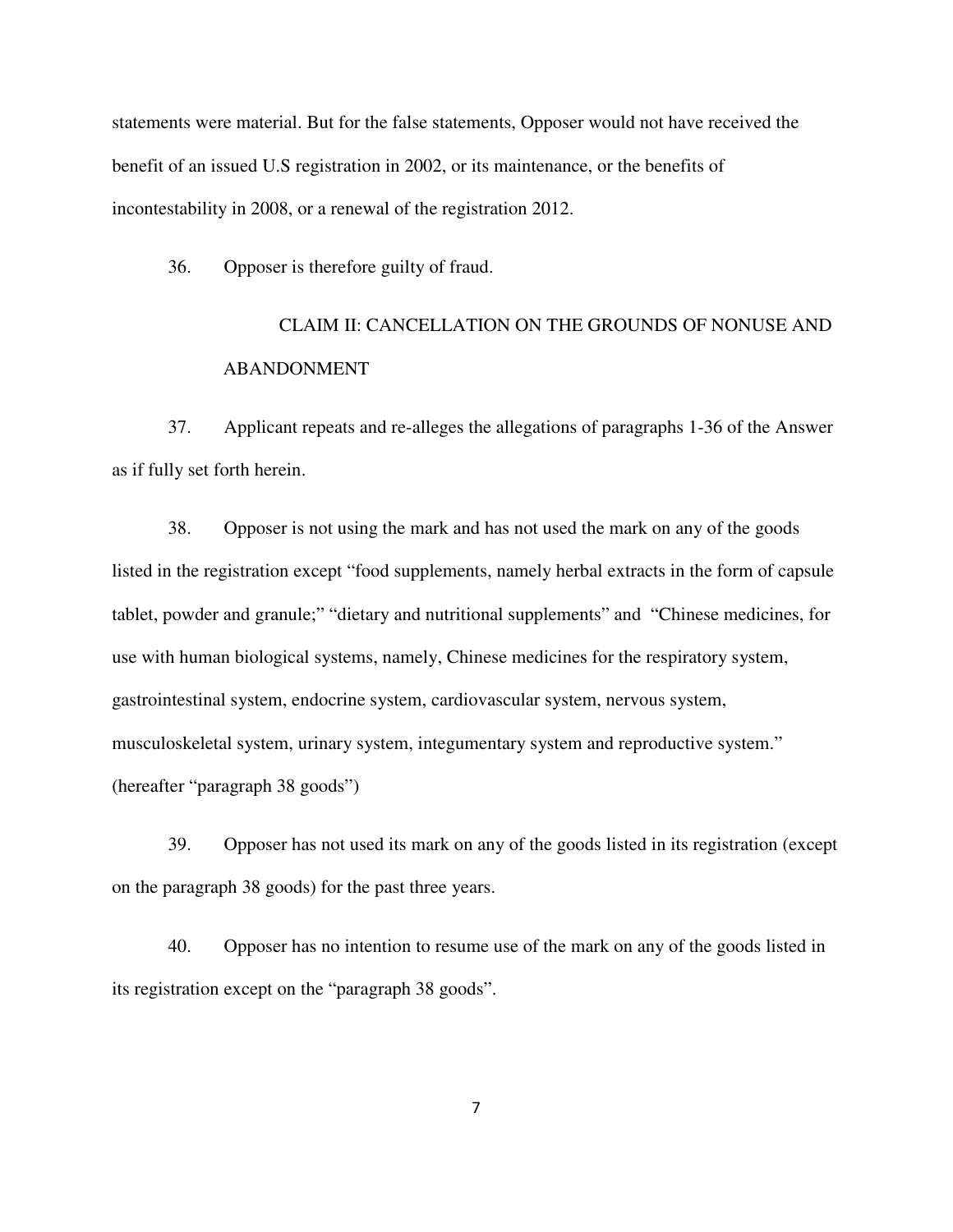41. Accordingly, as Opposer has abandoned and not used the mark as to all but the paragraph 38 goods, Opposer is not entitled to the registration which should be limited to the goods set forth in paragraph 38 of this Answer.

# CLAIM III: RESTRICTION BASED ON SECTION 18 OF THE LANHAM ACT

42. Applicant repeats and re-alleges the allegations of paragraphs 1-41 of the Answer as if fully set forth herein.

43. All of Opposer's goods materially differ and are far narrower than identified in the registration. Specifically all of Opposer's goods are Chinese herbal remedies sold to consumers or Chinese medicines sold directly to Chinese medical practitioners.

44. Further, all of Opposer's goods are sold through channels of trade to consumers differing materially from Applicant. Specifically, Opposer's goods are sold either exclusively to practitioners of Chinese medicine who dispense the products or to persons seeking Chinese herbal remedies; whereas Applicant's goods are not. Applicant's goods are **athletic recovery and performance enhancers** not in the nature of Chinese herbal remedies and medicines.

45. To the extent that Opposer's registration is not cancelled, in whole or in part, Applicant respectfully requests that the Board amend it so that it reads: "**Chinese herbal food supplement remedies, namely** herbal extracts in the form of capsule tablet, powder and granule and dietary and nutritional supplements; and **Chinese medicines sold exclusively to Chinese medical practitioners namely** Chinese medicines, for use with human biological systems, namely, Chinese medicines for the respiratory system, gastrointestinal system, endocrine system,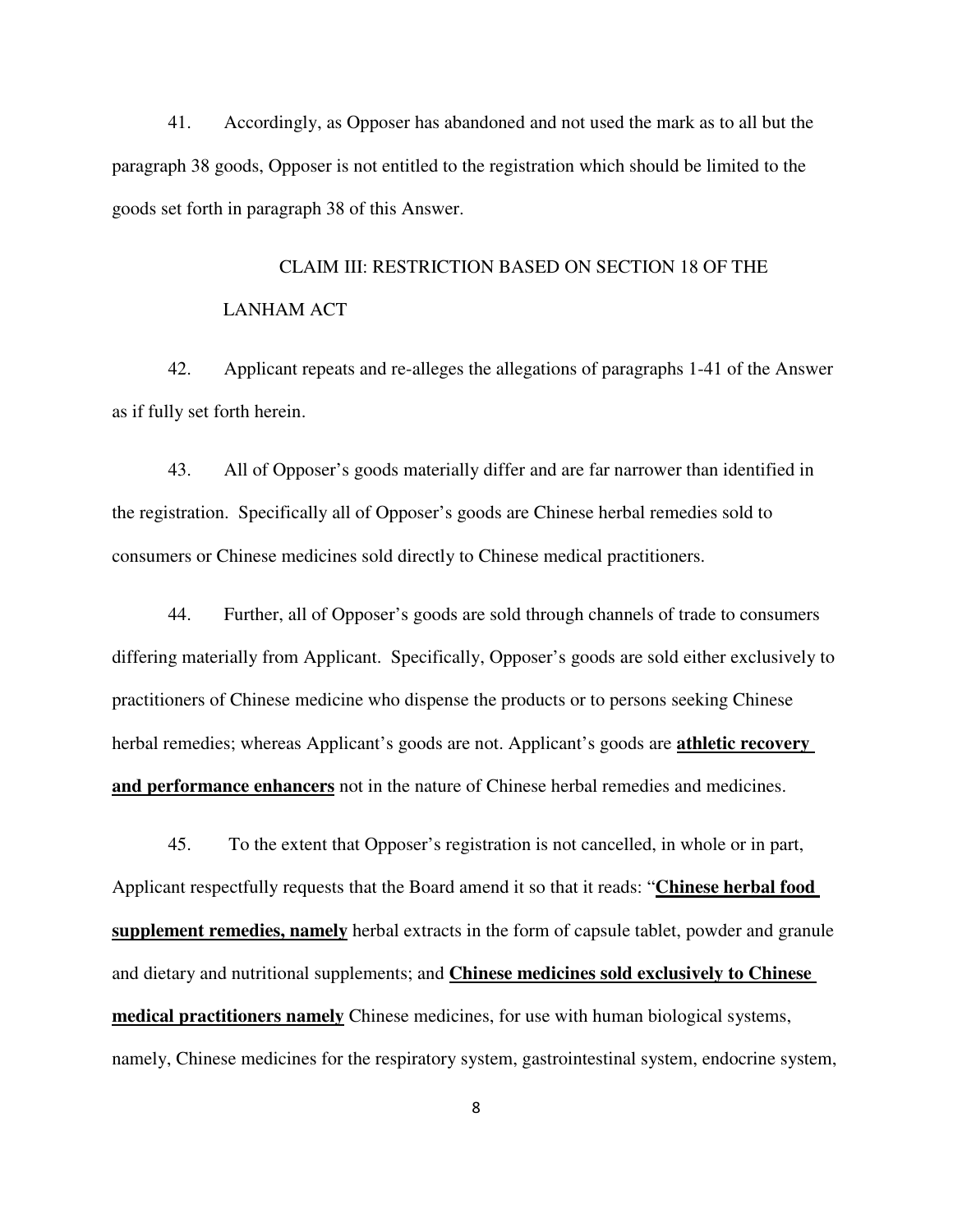cardiovascular system, nervous system, musculoskeletal system, urinary system, integumentary system and reproductive system;"

46. Applicant respectfully requests that its application be amended to: "**Athletic recovery and performance enhancers not in the nature of Chinese herbal remedies and medicines** namely food supplements for medical purposes; food supplements not for medical purposes, made from plants and weed extracts, for human consumption, for the purpose of nutritionally supplementing a normal diet; dietetic substances not for medical purposes, made from plants and weed extracts, for physiological purposes, namely, nutritional supplements; biopathic products and dietary supplements for medical purposes, including those based on active components and extracts of marine animals, plants, marine plants, herbs, fruits and vegetables, namely, nutritional supplements; foodstuffs and health supplements not for medical purposes, mainly consisting of extracts and active components from fruits, vegetables, marine plants, marine animals, fish, shellfish and dried herbs, namely, nutritional supplements.

47. Applicant respectfully submits that (i) entry of the proposed restriction to the goods or services in its opponent's registration and Applicant's application will avoid a finding of likelihood of confusion and (ii) the Opposer and Applicant are not using their marks on those goods or services that will be effectively excluded from the application and registration if the proposed restrictions are entered.

48. The continued registration of Registration No. 2639990 on the Principal Register would be inconsistent with Applicant's rights under common law and would be damaging to Applicant.

49. All fees owed are believed paid.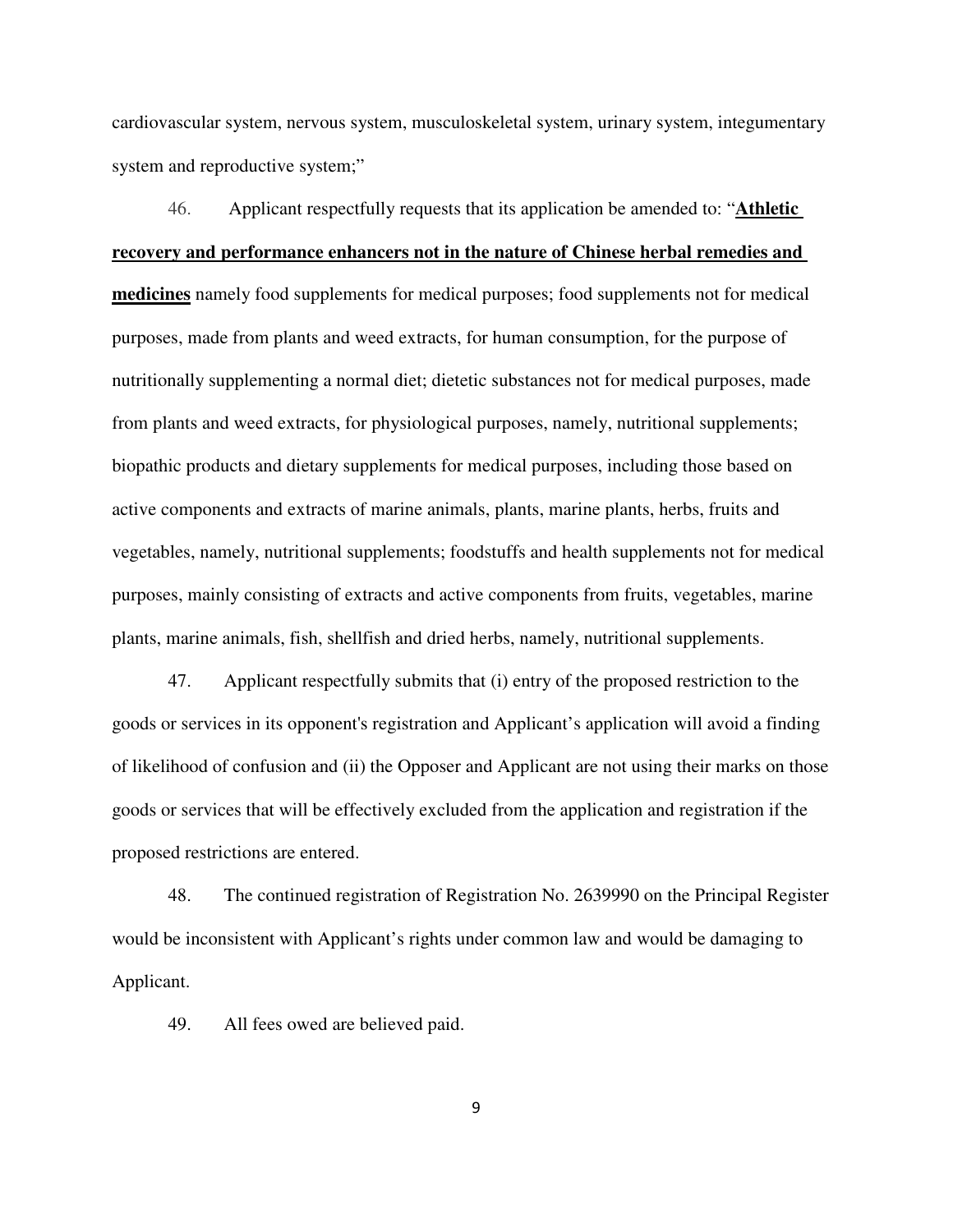WHEREFORE, Applicant prays that Opposer's registration be cancelled in whole or in part, that it be restricted under Section 18, that this opposition be dismissed with prejudice, that Applicant's application proceed to registration, and for such other and further relief as may be deemed appropriate.

Respectfully submitted,

Date: August 8, 2014 By: /Carla C. Calcagno/ Calcagno Law PLLC  $1250$   $24^{\text{th}}$  Street N.W. Suite 300 Washington, D.C. 20037 Telephone: (202) 466-0544

Attorneys for Purepharma, APS